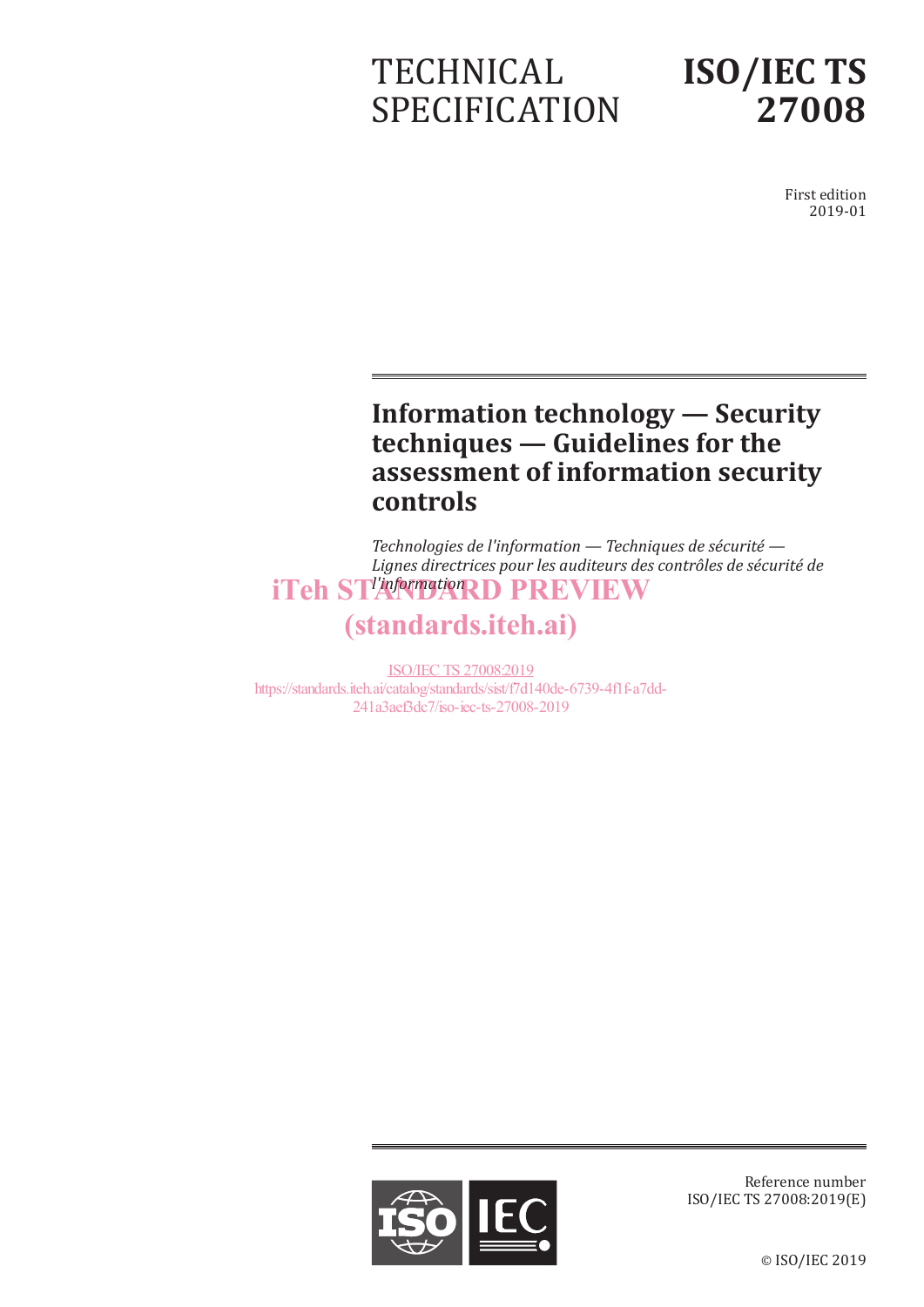## iTeh STANDARD PREVIEW (standards.iteh.ai)

ISO/IEC TS 27008:2019 https://standards.iteh.ai/catalog/standards/sist/f7d140de-6739-4f1f-a7dd-241a3aef3dc7/iso-iec-ts-27008-2019



#### **COPYRIGHT PROTECTED DOCUMENT**

#### © ISO/IEC 2019

All rights reserved. Unless otherwise specified, or required in the context of its implementation, no part of this publication may be reproduced or utilized otherwise in any form or by any means, electronic or mechanical, including photocopying, or posting on the internet or an intranet, without prior written permission. Permission can be requested from either ISO at the address below or ISO's member body in the country of the requester.

ISO copyright office CP 401 • Ch. de Blandonnet 8 CH-1214 Vernier, Geneva Phone: +41 22 749 01 11 Fax: +41 22 749 09 47 Email: copyright@iso.org Website: www.iso.org

Published in Switzerland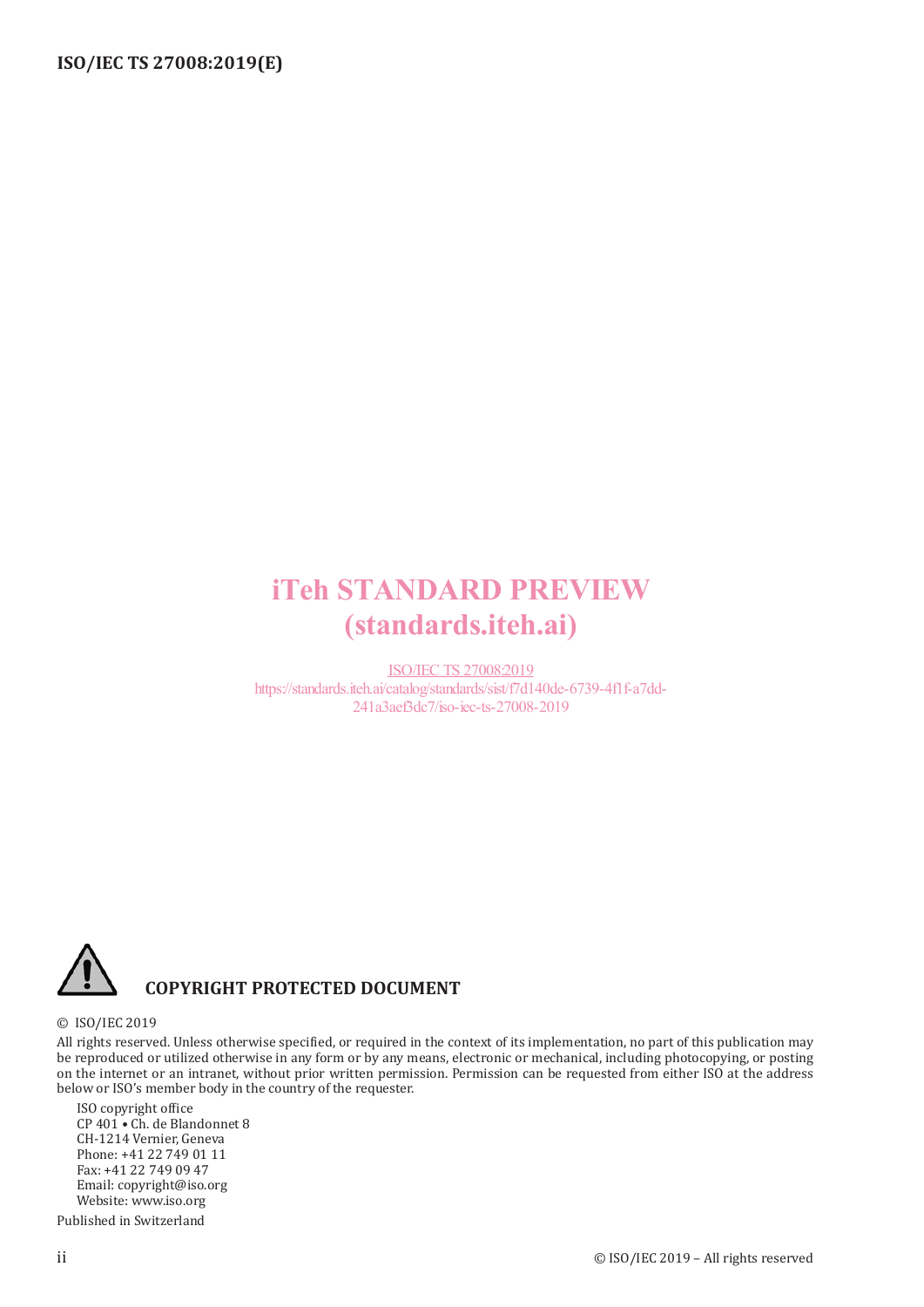Page

### **Contents**

| 1              |     |                                                                                                                                                                                                                                      |                                                                                                                                                                                                                                                                                                                                                                                                                                                                    |  |  |
|----------------|-----|--------------------------------------------------------------------------------------------------------------------------------------------------------------------------------------------------------------------------------------|--------------------------------------------------------------------------------------------------------------------------------------------------------------------------------------------------------------------------------------------------------------------------------------------------------------------------------------------------------------------------------------------------------------------------------------------------------------------|--|--|
| $\overline{2}$ |     |                                                                                                                                                                                                                                      |                                                                                                                                                                                                                                                                                                                                                                                                                                                                    |  |  |
| 3              |     |                                                                                                                                                                                                                                      |                                                                                                                                                                                                                                                                                                                                                                                                                                                                    |  |  |
| 4              |     |                                                                                                                                                                                                                                      |                                                                                                                                                                                                                                                                                                                                                                                                                                                                    |  |  |
| 5              |     | Background <u>with a set of the set of the set of the set of the set of the set of the set of the set of the set of the set of the set of the set of the set of the set of the set of the set of the set of the set of the set o</u> |                                                                                                                                                                                                                                                                                                                                                                                                                                                                    |  |  |
| 6              |     |                                                                                                                                                                                                                                      | Overview of information security control assessments <b>All and Security 2018</b>                                                                                                                                                                                                                                                                                                                                                                                  |  |  |
|                | 6.1 |                                                                                                                                                                                                                                      |                                                                                                                                                                                                                                                                                                                                                                                                                                                                    |  |  |
|                |     | 6.1.1                                                                                                                                                                                                                                |                                                                                                                                                                                                                                                                                                                                                                                                                                                                    |  |  |
|                |     | 6.1.2                                                                                                                                                                                                                                |                                                                                                                                                                                                                                                                                                                                                                                                                                                                    |  |  |
|                |     | 6.1.3                                                                                                                                                                                                                                |                                                                                                                                                                                                                                                                                                                                                                                                                                                                    |  |  |
|                |     | 6.1.4                                                                                                                                                                                                                                |                                                                                                                                                                                                                                                                                                                                                                                                                                                                    |  |  |
|                |     | 6.1.5                                                                                                                                                                                                                                |                                                                                                                                                                                                                                                                                                                                                                                                                                                                    |  |  |
|                | 6.2 |                                                                                                                                                                                                                                      |                                                                                                                                                                                                                                                                                                                                                                                                                                                                    |  |  |
|                |     |                                                                                                                                                                                                                                      |                                                                                                                                                                                                                                                                                                                                                                                                                                                                    |  |  |
| $\overline{7}$ | 7.1 |                                                                                                                                                                                                                                      |                                                                                                                                                                                                                                                                                                                                                                                                                                                                    |  |  |
|                | 7.2 |                                                                                                                                                                                                                                      |                                                                                                                                                                                                                                                                                                                                                                                                                                                                    |  |  |
|                |     |                                                                                                                                                                                                                                      | Process analysis STANDARD PREVIEW 7.2.1 General STANDARD PREVIEW 7                                                                                                                                                                                                                                                                                                                                                                                                 |  |  |
|                | 7.3 |                                                                                                                                                                                                                                      |                                                                                                                                                                                                                                                                                                                                                                                                                                                                    |  |  |
|                |     |                                                                                                                                                                                                                                      | Examination techniques ndards.itch.ai) 7.3.1 General 7                                                                                                                                                                                                                                                                                                                                                                                                             |  |  |
|                |     |                                                                                                                                                                                                                                      |                                                                                                                                                                                                                                                                                                                                                                                                                                                                    |  |  |
|                |     |                                                                                                                                                                                                                                      |                                                                                                                                                                                                                                                                                                                                                                                                                                                                    |  |  |
|                | 7.4 |                                                                                                                                                                                                                                      | $\begin{tabular}{ll} 7.3.2 & \textbf{Procedural controls} & \\ 7.3.3 & \textbf{Technical control} & \\ \hline \textbf{Test} & \textbf{St} & \textbf{St} \\ \end{tabular} \begin{tabular}{ll} \textbf{7.3.3} & \textbf{Rechnical control} & \\ 8 & \textbf{7.4.1} & \textbf{General.} & \\ \end{tabular} \end{tabular} \begin{tabular}{ll} \textbf{8.3.1} & \textbf{8.3.2} & \textbf{9.4} & \textbf{1.4} & \textbf{1.4} & \textbf{1.4} & \textbf{1.4} & \textbf{1.$ |  |  |
|                |     |                                                                                                                                                                                                                                      |                                                                                                                                                                                                                                                                                                                                                                                                                                                                    |  |  |
|                |     | 7.4.2                                                                                                                                                                                                                                |                                                                                                                                                                                                                                                                                                                                                                                                                                                                    |  |  |
|                |     | 7.4.3                                                                                                                                                                                                                                |                                                                                                                                                                                                                                                                                                                                                                                                                                                                    |  |  |
|                |     | 7.4.4                                                                                                                                                                                                                                |                                                                                                                                                                                                                                                                                                                                                                                                                                                                    |  |  |
|                |     | 7.4.5                                                                                                                                                                                                                                |                                                                                                                                                                                                                                                                                                                                                                                                                                                                    |  |  |
|                |     | 7.4.6                                                                                                                                                                                                                                |                                                                                                                                                                                                                                                                                                                                                                                                                                                                    |  |  |
|                |     | 7.4.7                                                                                                                                                                                                                                |                                                                                                                                                                                                                                                                                                                                                                                                                                                                    |  |  |
|                | 7.5 |                                                                                                                                                                                                                                      |                                                                                                                                                                                                                                                                                                                                                                                                                                                                    |  |  |
|                |     | 7.5.1                                                                                                                                                                                                                                |                                                                                                                                                                                                                                                                                                                                                                                                                                                                    |  |  |
|                |     | 7.5.2                                                                                                                                                                                                                                |                                                                                                                                                                                                                                                                                                                                                                                                                                                                    |  |  |
|                |     | 7.5.3                                                                                                                                                                                                                                |                                                                                                                                                                                                                                                                                                                                                                                                                                                                    |  |  |
| 8              |     |                                                                                                                                                                                                                                      |                                                                                                                                                                                                                                                                                                                                                                                                                                                                    |  |  |
|                | 8.1 |                                                                                                                                                                                                                                      |                                                                                                                                                                                                                                                                                                                                                                                                                                                                    |  |  |
|                | 8.2 |                                                                                                                                                                                                                                      |                                                                                                                                                                                                                                                                                                                                                                                                                                                                    |  |  |
|                |     | 8.2.1                                                                                                                                                                                                                                |                                                                                                                                                                                                                                                                                                                                                                                                                                                                    |  |  |
|                |     | 8.2.2                                                                                                                                                                                                                                | Scoping the assessment 13                                                                                                                                                                                                                                                                                                                                                                                                                                          |  |  |
|                |     | 8.2.3                                                                                                                                                                                                                                |                                                                                                                                                                                                                                                                                                                                                                                                                                                                    |  |  |
|                |     | 8.2.4                                                                                                                                                                                                                                |                                                                                                                                                                                                                                                                                                                                                                                                                                                                    |  |  |
|                |     | 8.2.5                                                                                                                                                                                                                                |                                                                                                                                                                                                                                                                                                                                                                                                                                                                    |  |  |
|                |     | 8.2.6                                                                                                                                                                                                                                |                                                                                                                                                                                                                                                                                                                                                                                                                                                                    |  |  |
|                |     | 8.2.7                                                                                                                                                                                                                                |                                                                                                                                                                                                                                                                                                                                                                                                                                                                    |  |  |
|                |     | 8.2.8                                                                                                                                                                                                                                |                                                                                                                                                                                                                                                                                                                                                                                                                                                                    |  |  |
|                |     | 8.2.9                                                                                                                                                                                                                                |                                                                                                                                                                                                                                                                                                                                                                                                                                                                    |  |  |
|                |     | 8.2.10                                                                                                                                                                                                                               |                                                                                                                                                                                                                                                                                                                                                                                                                                                                    |  |  |
|                |     | 8.2.11                                                                                                                                                                                                                               |                                                                                                                                                                                                                                                                                                                                                                                                                                                                    |  |  |

Foreword <u>with the contract of the contract of the contract of the contract of the contract of the contract of the contract of the contract of the contract of the contract of the contract of the contract of the contract of</u>

8.3

8.4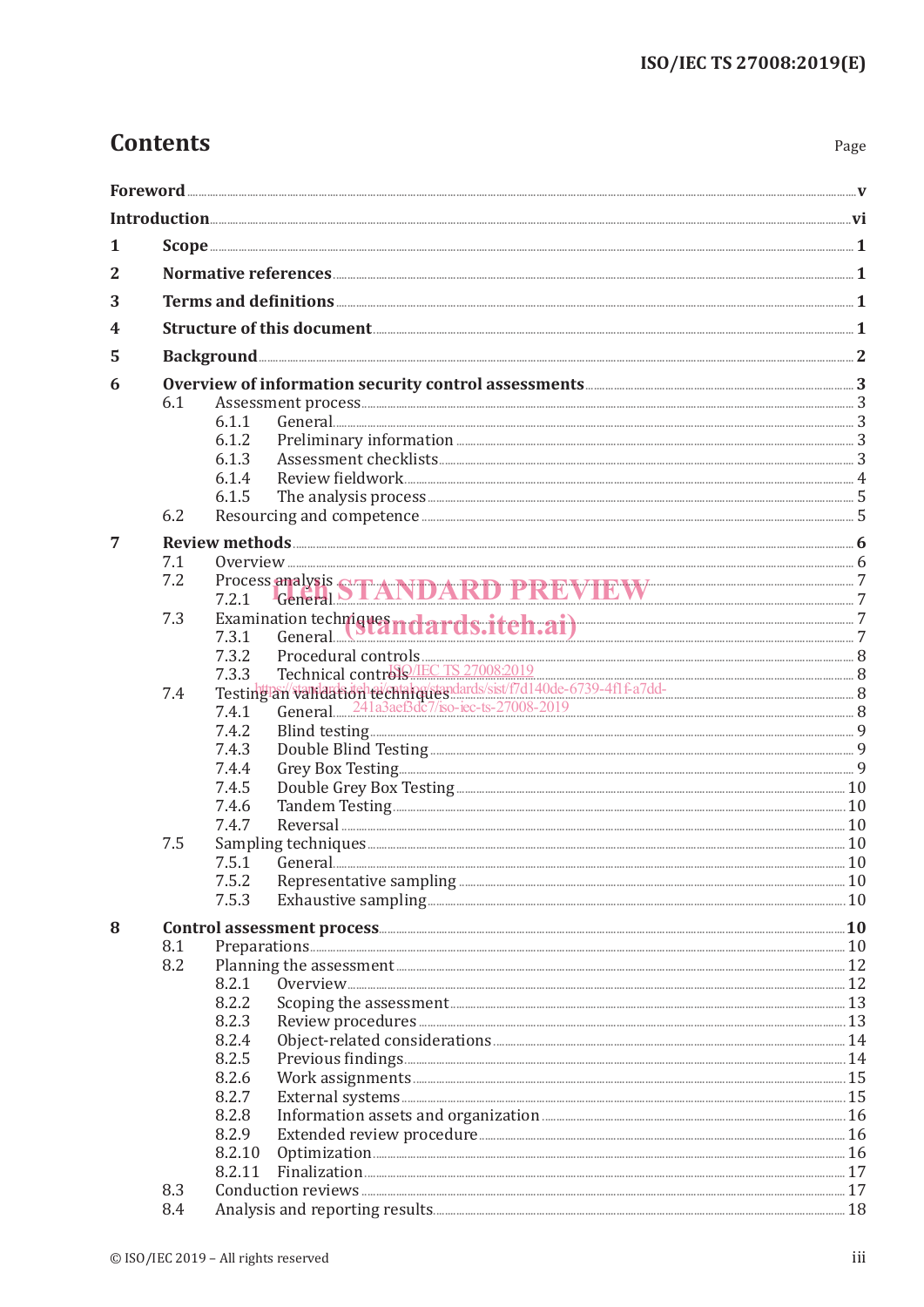| Annex C (informative) Technical assessment guide for cloud services (Infrastructure as a | 60 |
|------------------------------------------------------------------------------------------|----|
|                                                                                          |    |

## iTeh STANDARD PREVIEW (standards.iteh.ai)

ISO/IEC TS 27008:2019 https://standards.iteh.ai/catalog/standards/sist/f7d140de-6739-4f1f-a7dd-241a3aef3dc7/iso-iec-ts-27008-2019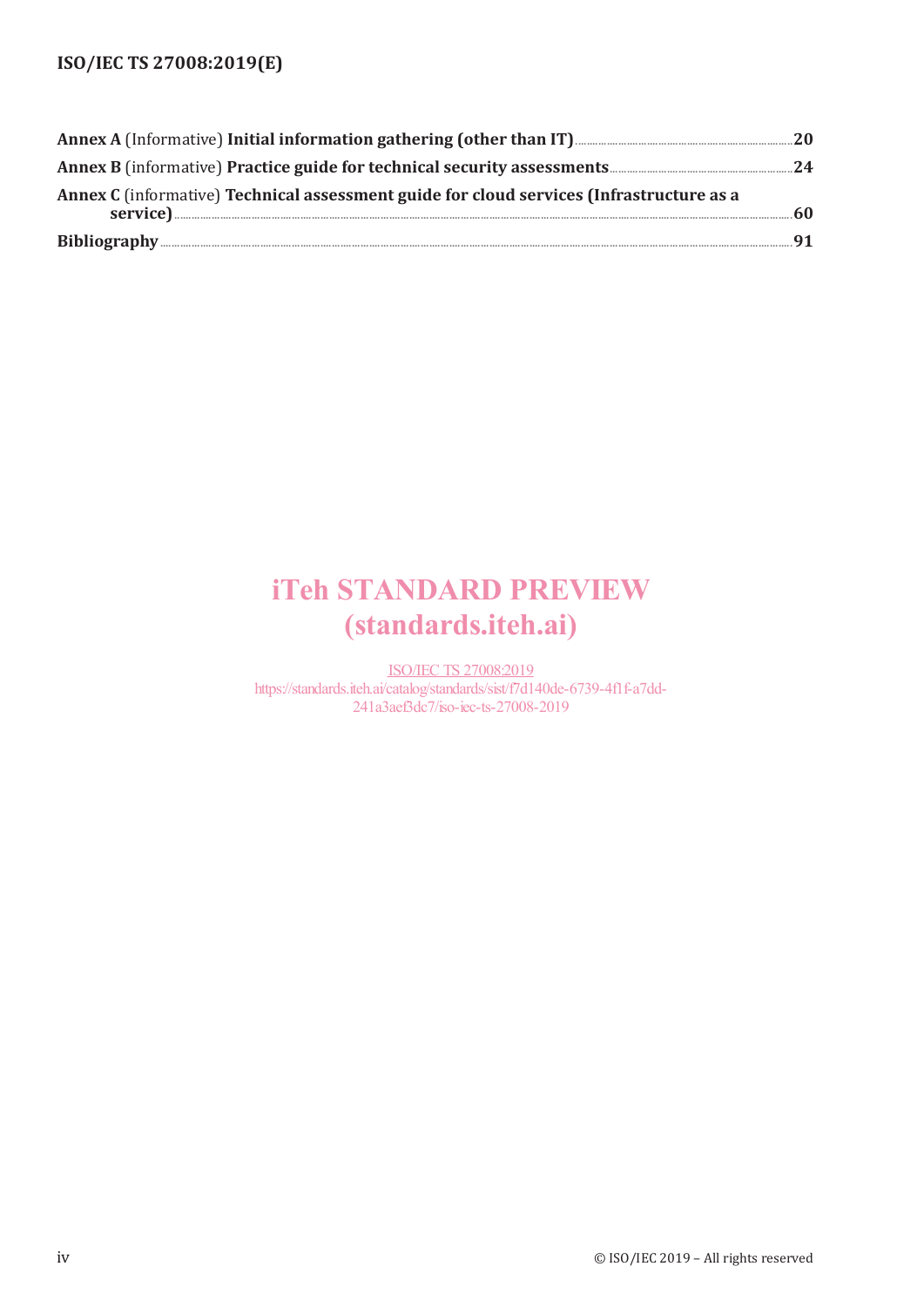### **Foreword**

ISO (the International Organization for Standardization) and IEC (the International Electrotechnical Commission) form the specialized system for worldwide standardization. National bodies that are members of ISO or IEC participate in the development of International Standards through technical committees established by the respective organization to deal with particular fields of technical activity. ISO and IEC technical committees collaborate in fields of mutual interest. Other international organizations, governmental and non-governmental, in liaison with ISO and IEC, also take part in the work.

The procedures used to develop this document and those intended for its further maintenance are described in the ISO/IEC Directives, Part 1. In particular, the different approval criteria needed for the different types of document should be noted. This document was drafted in accordance with the editorial rules of the ISO/IEC Directives, Part 2 (see www.iso.org/directives).

Attention is drawn to the possibility that some of the elements of this document may be the subject of patent rights. ISO and IEC shall not be held responsible for identifying any or all such patent rights. Details of any patent rights identified during the development of the document will be in the Introduction and/or on the ISO list of patent declarations received (see www.iso.org/patents) or the IEC list of patent declarations received (see http://patents.iec.ch).

Any trade name used in this document is information given for the convenience of users and does not constitute an endorsement.

For an explanation of the voluntary nature of standards, the meaning of ISO specific terms and<br>expressions related to conformity assessment, as well as information about ISO's adherence to the expressions related to conformity assessment, as well as information about ISO's adherence to the world Trade Organization (WTO) principles in the Technical Barriers to Trade (TBT) see www.iso .org/iso/foreword.html.

ISO/IEC TS 27008 was prepared by Joint Technical Committee ISO/IEC JTC 1, *Information technology*, Subcommittee SC 27, *IT Security techniques*. https://standards.iteh.ai/catalog/standards/sist/f7d140de-6739-4f1f-a7dd- $/$ iso-iec-ts-27008-2019

This first edition of ISO/IEC TS 27008 cancels and replaces ISO/IEC TR 27008:2011.

Any feedback or questions on this document should be directed to the user's national standards body. A complete listing of these bodies can be found at www.iso.org/members.html.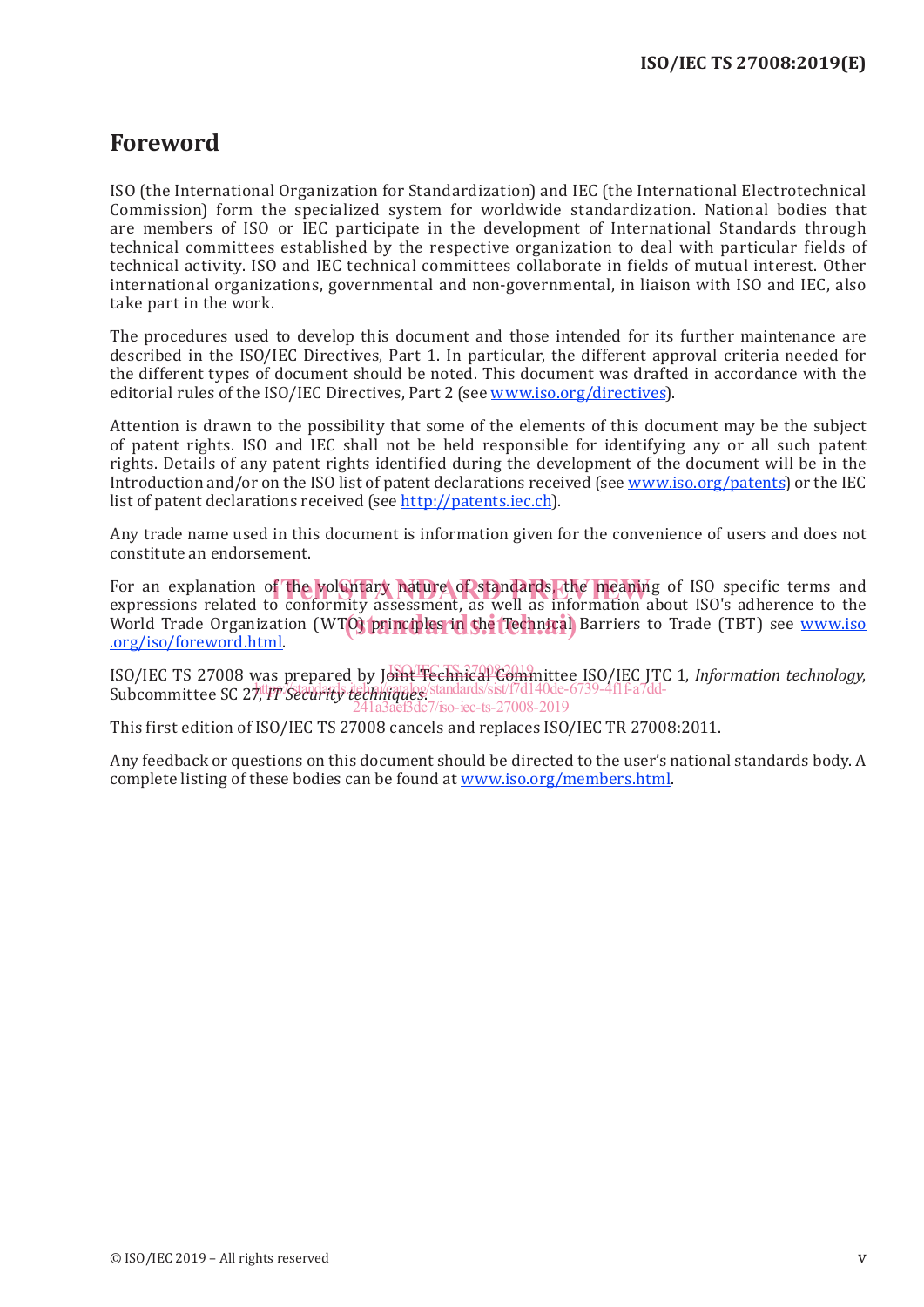### **Introduction**

This document supports the Information Security Risk Management process pointed out in ISO/ IEC 27001, and any relevant control sets identified

Information security controls should be fit-for-purpose (meaning appropriate and suitable to the task at hand i.e. capable of mitigating information risks), effective (e.g. properly specified, designed, implemented, used, managed and maintained) and efficient (delivering net value to the organization). This document explains how to assess an organization's information security controls against those and other objectives in order either to confirm that they are indeed fit-for-purpose, effective and efficient (providing assurance), or to identify the need for changes (improvement opportunities). The ultimate aim is that the information security controls, as a whole, adequately mitigate information risks that the organization finds unacceptable and unavoidable, in a reasonably cost-effective and business-aligned manner. It offers the flexibility needed to customize the necessary reviews based on business missions and goals, organizational policies and requirements, known emerging threats and vulnerabilities, operational considerations, information system and platform dependencies, and the risk appetite of the organization.

Please refer to ISO/IEC 27007 for guidelines for information security management systems auditing and ISO/IEC 27006 for requirements for bodies providing audit and certification of information security management systems.

## iTeh STANDARD PREVIEW (standards.iteh.ai)

ISO/IEC TS 27008:2019 https://standards.iteh.ai/catalog/standards/sist/f7d140de-6739-4f1f-a7dd-241a3aef3dc7/iso-iec-ts-27008-2019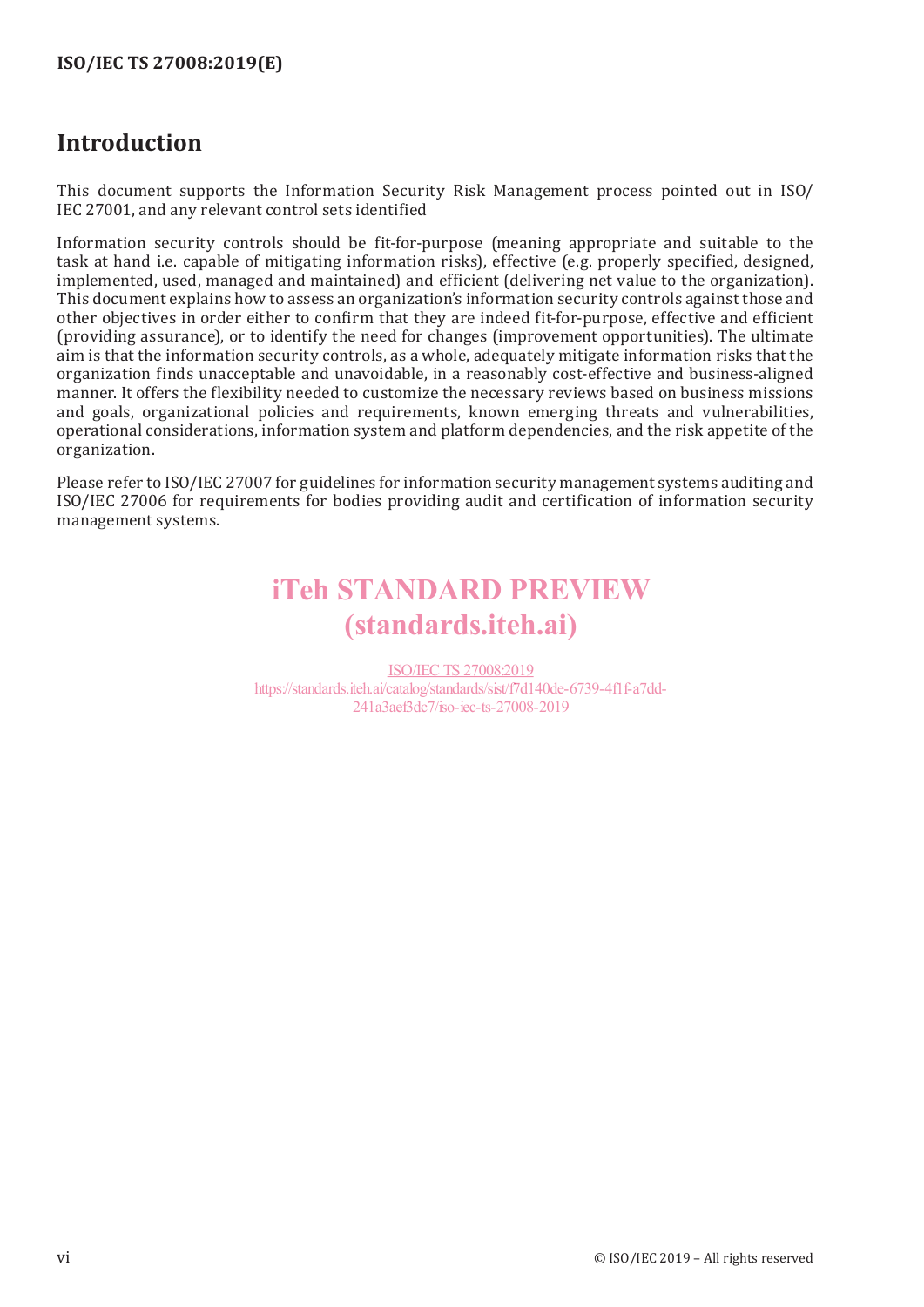### **Information technology — Security techniques — Guidelines for the assessment of information security controls**

#### **1 Scope**

This document provides guidance on reviewing and assessing the implementation and operation of information security controls, including the technical assessment of information system controls, in compliance with an organization's established information security requirements including technical compliance against assessment criteria based on the information security requirements established by the organization.

This document offers guidance on how to review and assess information security controls being managed through an Information Security Management System specified by ISO/IEC 27001.

It is applicable to all types and sizes of organizations, including public and private companies, government entities, and not-for-profit organizations conducting information security reviews and technical compliance checks.

## 2 Normative references STANDARD PREVIEW

The following documents are referred to in the text in such a way that some or all of their content constitutes requirements of this document. For dated references, only the edition cited applies. For undated references, the latest edition of the referenced document (including any amendments) applies. https://standards.iteh.ai/catalog/standards/sist/f7d140de-6739-4f1f-a7dd-

ISO/IEC 27000, Information technology<sup>3</sup>de7/Security2techniques — Information security management *systems — Overview and vocabulary*

ISO/IEC 27017:2015, *Information technology — Security techniques — Code of practice for information security controls based on ISO/IEC 27002 for cloud services*

#### **3 Terms and definitions**

For the purposes of this document, the terms and definitions given in ISO/IEC 27000 and the following apply.

ISO and IEC maintain terminological databases for use in standardization at the following addresses:

- ISO Online browsing platform: available at https://www.iso.org/obp
- IEC Electropedia: available at http://www.electropedia.org/

#### **4 Structure of this document**

This document contains a description of the information security control assessment process including technical assessment.

Clause 5 provides background information.

Clause 6 provides an overview of information security control assessments.

Clause 7 presents review methods.

Clause 8 presents the control assessment process.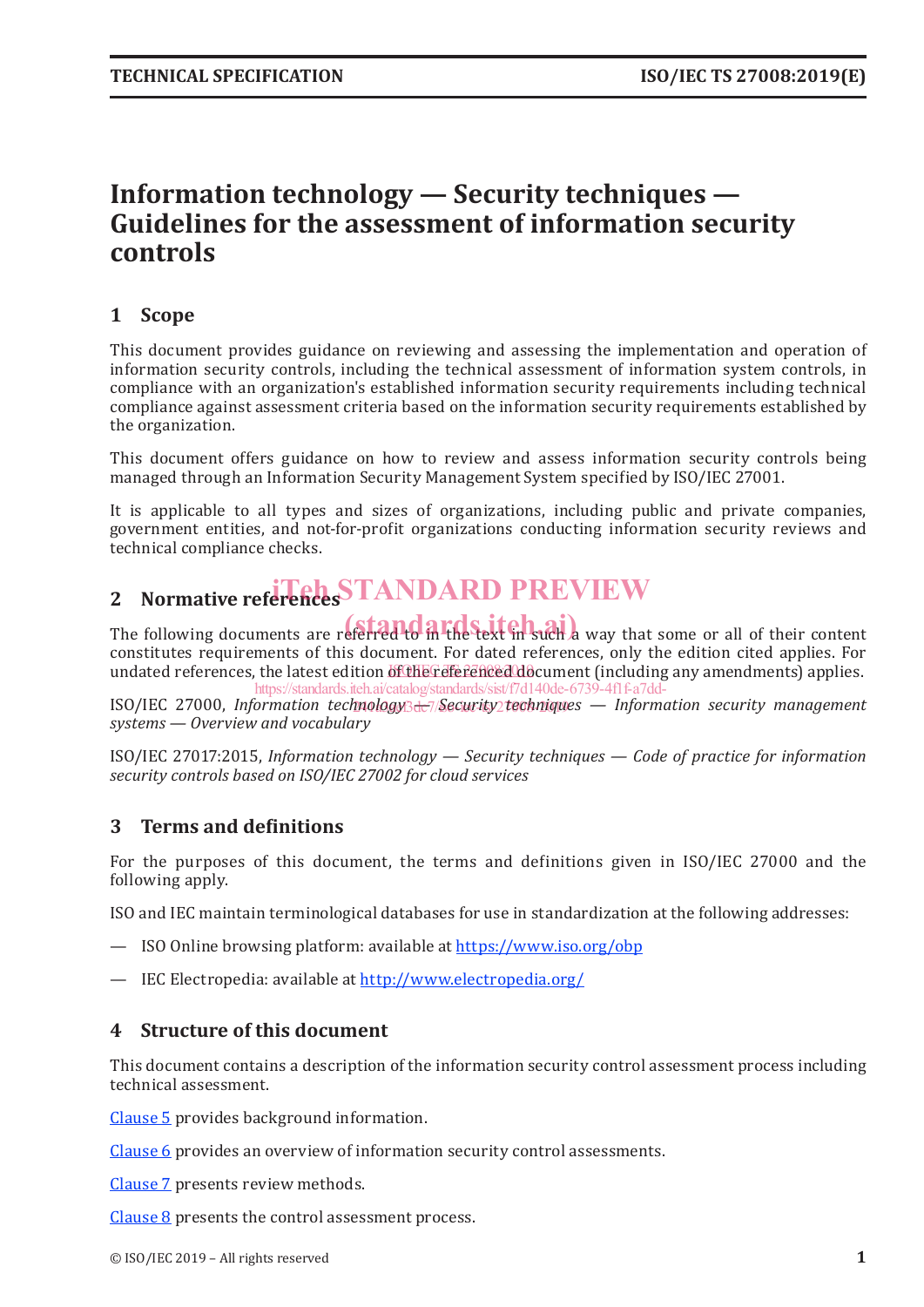Annex A supports initial information gathering.

Annex B supports technical assessment.

Annex C supports technical assessment for cloud services.

#### **5 Background**

Information security controls are the primary means of treating unacceptable information risks, bringing them within the organization's risk tolerance level.

Parts of an organization's information security controls are usually realized by the implementation of technical information security controls.

An organization's technical security controls can be defined, documented, implemented and maintained according to technical information security standards. As time passes, internal factors such as amendments of information systems, configurations of security functions and changes of surrounding information systems, and external factors such as advance of attack skills can negatively affect the effectiveness of information security controls and ultimately the quality of the organization's information security standards. Technical assessment is included in ISO/IEC 27002, as one of the controls. A technical assessment is generally performed either manually and/or with the assistance of automated tools. A technical assessment may be performed by a role not involved in executing the control, e.g. a system owner, or by staff in charge of the specific controls, or by internal or external information security experts.

The output of technical assessment accounts for the actual extent of technical compliance with information security implementation standards of the organization. This evidence provides assurance<br>when the status of technical controls comply with information security standards, or otherwise the when the status of technical controls comply with information security standards, or otherwise the basis for improvements. The assessment reporting chain should be clearly established at the outset of the assessment and the integrity of the reporting process should be assured. Steps should be taken to ensure that: https://standards.iteh.ai/catalog/standards/sist/f7d140de-6739-4f1f-a7dd-

241a3aef3dc7/iso-iec-ts-27008-2019

- from the outset determine and ensure the appropriate competence in those performing the test(s) see 6.2,
- relevant accountable parties receive, directly from the information security auditors, an unaltered copy of the technical assessment report;
- inappropriate or unauthorized parties do not receive a copy of the technical assessment report from the information security auditors; and
- the information security auditors are permitted to carry out their work without hindrance/ interference violating the segregation of duty principle.

Information security control assessments, and technical assessments in particular, can help an organization to:

- identify and understand the extent of potential problems or shortfalls in the organization's implementation and operation of information security controls, information security standards and, consequently, technical information security controls;
- identify and understand the potential organizational impacts of inadequately mitigated information security threats and vulnerabilities;
- prioritize the identified information security risk mitigation activities;
- confirm that previously identified or emergent information security vulnerabilities and threats have been adequately addressed; and/or
- support budgetary decisions within the investment process and other management decisions relating to improvement of organization's information security management.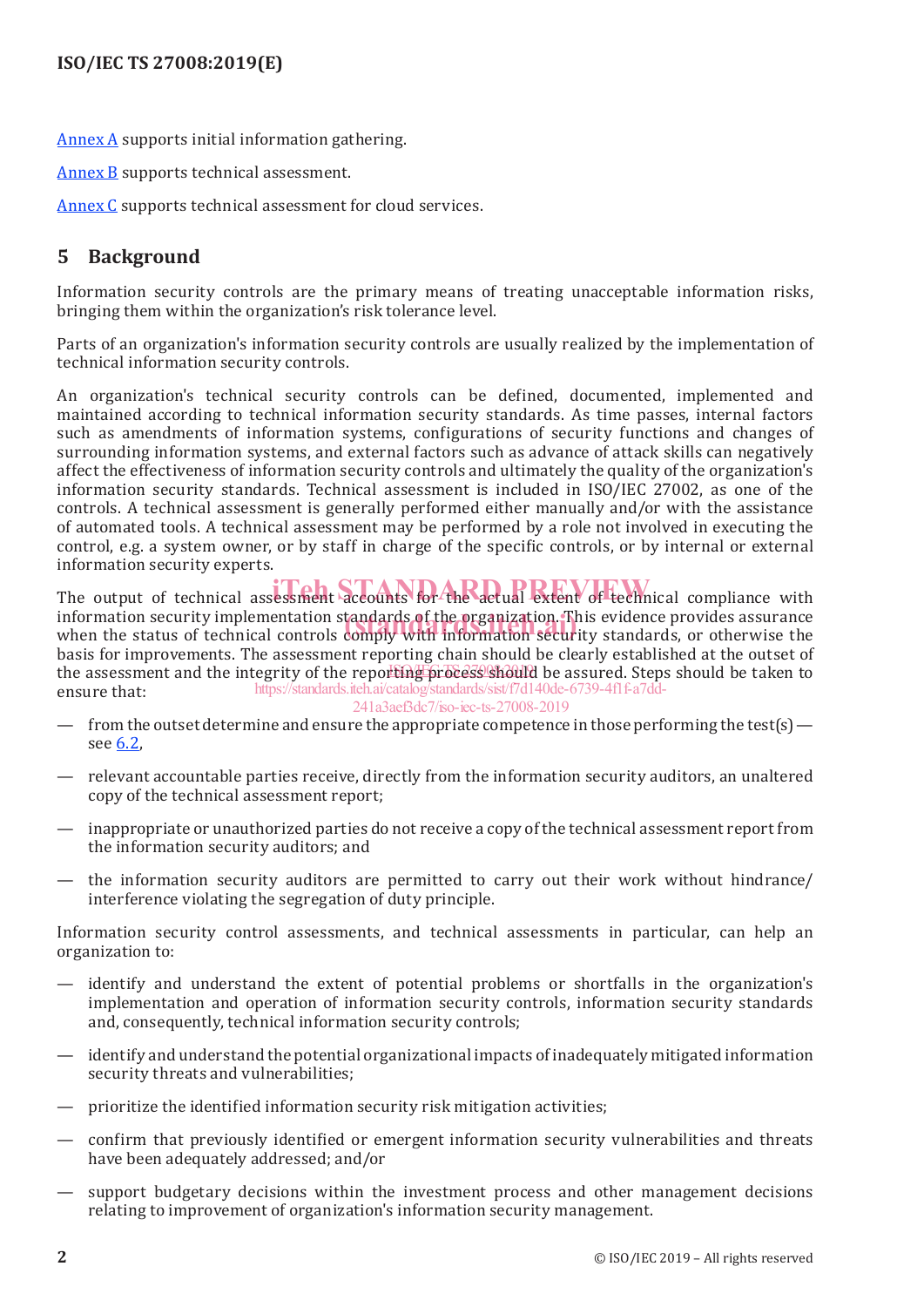#### **6 Overview of information security control assessments**

#### **6.1 Assessment process**

#### **6.1.1 General**

For assessments the assigned information security auditors need to be well prepared, both on the control side as well as on the testing side (e.g. operation of applicable tools, technical aim of the test). Elements of the assessment work can be prioritized according to the perceived risks but also planned to follow a particular business process or system, or simply designed to cover all areas of the assessment scope in sequence.

When an individual information security control assessment commences, the information security auditors normally start by gathering preliminary information, reviewing the planned scope of work, liaising with managers and other contacts in the applicable parts of the organization and expanding the risk assessment to develop assessment documentation to guide the actual assessment work. Supporting information can be found in Annexes A to C.

#### **6.1.2 Preliminary information**

Preliminary information can come from a variety of sources:

- books, Internet searches, technical manuals, technical security standards and policies of the organization, and other general background research into common risks and controls in this area, organization, and other general packground research into common risk<br>conferences, workshops, seminars or forums;  $\bf{D}$  PREVIEW
- results of prior assessments, tests, and audits, whether partially or fully aligned with the present assessment scope and whether or not conducted by information security auditors (e.g. pre-release security tests conducted by information security professionals can provide a wealth of knowledge on the security of major application systems) ds/sist/f7d140de-6739-4f1f-a7dd-
- information on relevant information security incidents, near-misses, support issues and changes, gathered from IT Help Desk, IT Change Management, IT Incident Management processes and similar sources; and 241a3aef3dc7/iso-iec-ts-27008-2019
- generic assessment checklists and articles by information security auditors or information security professionals with expertise in the area related to the scope of the assessment.

It is recommended to review the planned assessment scope in light of the preliminary information, especially if the assessment plan that originally scoped the assessment was prepared many months beforehand. For example, other assessments can have uncovered concerns that are worth investigating in more depth, or conversely, have increased assurance in some areas, allowing the present work to focus elsewhere.

Liaising with managers and assessment contacts at this early stage is an important activity. At the end of the assessment process, these people need to understand the assessment findings in order to respond positively to the assessment report. Empathy, mutual respect and making the effort to explain the assessment process significantly improve the quality and impact of the result.

#### **6.1.3 Assessment checklists**

While individuals vary in the way they document their work, many assessment functions utilize standardized assessment processes supported by document templates for working papers such as assessment checklists, internal control questionnaires, testing schedules, risk-control matrices, etc.

The assessment checklist (or similar) is a key document for several reasons:

— it lays out the planned areas of assessment work, possibly to the level of detailing individual assessment tests leading to anticipated/ideal findings;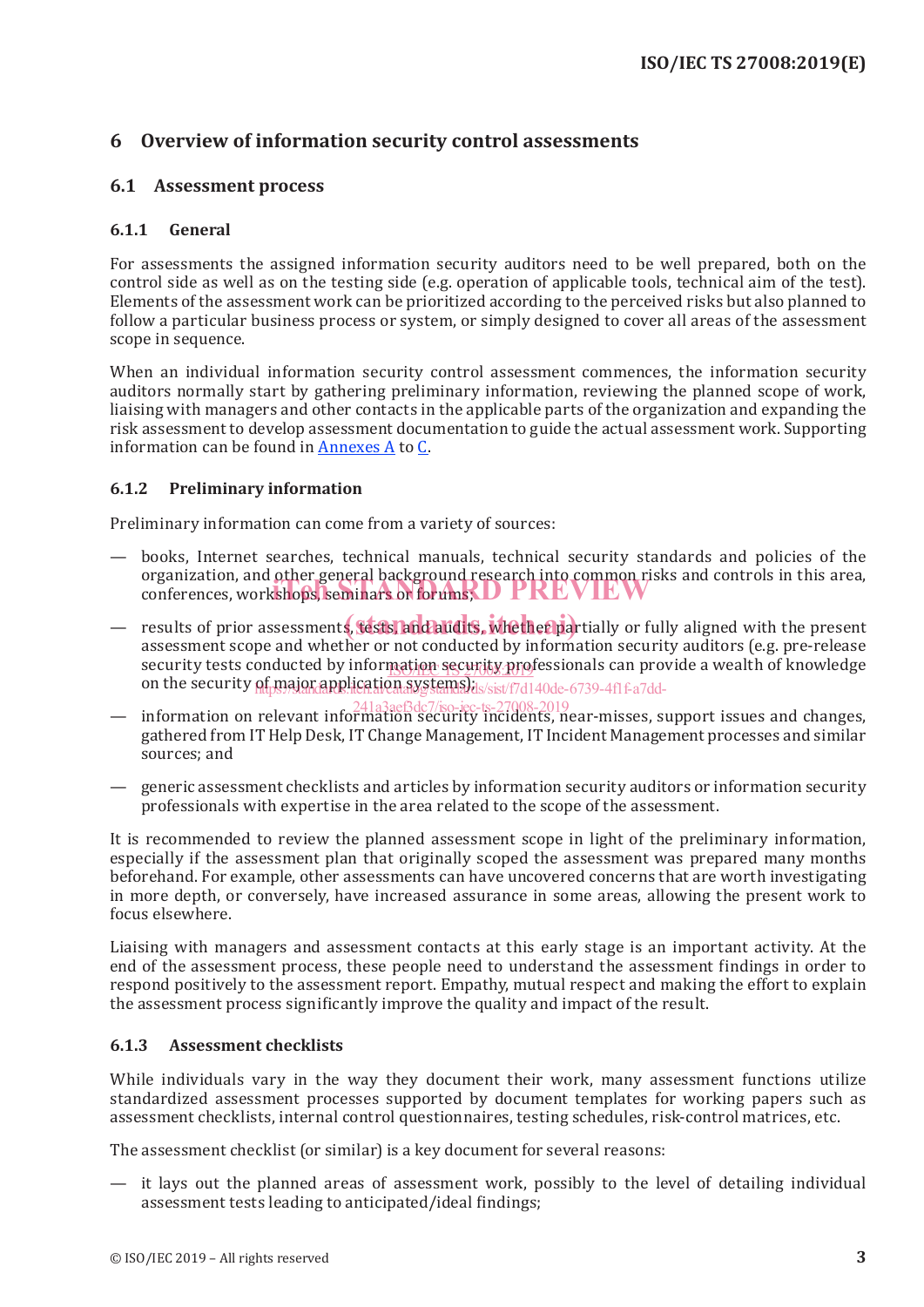- it provides structure for the work, helping to ensure that the planned scope is adequately covered;
- the analysis necessary to generate the checklist in the first place prepares the information security auditors for the assessment fieldwork that follows. Completing the checklist as the assessment progresses, starts the analytical process from which the assessment report will be derived;
- it provides the framework to record the results of assessment pre-work and fieldwork and, for example, a place to reference and comment on assessment evidence gathered;
- it can be reviewed by audit management or other information security auditors as part of the assessment quality assurance process; and
- once fully completed, it (along with the review evidence) constitutes a reasonably detailed historical record of the review work as conducted and the findings arising that can be required to substantiate or support the review report, inform management and/or help with planning future reviews.

Information security auditors should be cautious of simply using generic review checklists written by others as, aside from perhaps saving time, this would probably negate several of the benefits noted above.

#### **6.1.4 Review fieldwork**

The bulk of review fieldwork consists of a series of tests conducted by the information security auditors, or at their requests, to gather review evidence and to review it. It is often done by comparison to anticipated or expected results derived from relevant compliance obligations, standards or a more general appreciation of good practices. For instance, one test within an information security review examining malware controls can check whether all applicable computing platforms have suitable examining malware controls can check whether all applicable computing platforms have suitable antivirus software. Such review tests often use sampling techniques since there are rarely sufficient review resources to test exhaustively. Sampling practices, vary between information security auditors review resources to test exhaustively. Sampling practices, vary between information security auditors and situations. Th and situations. They can include random selection, stratified selection and other more sophisticated statistical sampling techniques (e.g. taking additional samples if the initial results are unsatisfactory, in order to substantiate the extent of a control weakness). As a general rule, more exhaustive testing in the standards. The and catalogy standards. As a general rule, more exhaustive testing is possible where evidence can be gathered and tested electronically, for example using SQL queries in the contract of the contract of the contract of the contract of the contract of the contract of the contract of the con against a database of review evidence collated from systems or asset management databases. The assessment sampling approach should be guided, at least in part, by the risks attached to the area of operations being assessed.

Evidence collected in the course of the review should normally be noted, referenced or inventoried in the review working papers. Along with review analysis, findings, recommendations and reports, review evidence need to be adequately protected by the information security auditors, particularly as some is likely to be highly sensitive and/or valuable. Data extracted from production databases for review purposes, for example, should be secured to the same extent as those databases through the use of access controls, encryption, etc. Automated review tools, queries, utility/data extract programs, etc. should be tightly controlled. Similarly, printouts made by or provided to the information security auditors should generally be physically secured under lock and key to prevent unauthorized disclosure or modification. In the case of particularly sensitive reviews, the risks and, hence, necessary information security controls should be identified and prepared at an early stage of the review.

Having completed the review checklist, conducted a series of review tests and interviews with relevant parties and gathered sufficient review evidence, the information security auditors should be in a position to examine the evidence, determine the extent to which information security risks have been treated, and review the potential impact of any residual risks. At this stage, a review report of some form is normally drafted, quality reviewed within the review function and discussed with management, particularly management of the business units, departments, functions or teams most directly reviewed and possibly also other implicated parts of the organization.

The evidence should be dispassionately reviewed to check that:

— there is sufficient review evidence to provide a factual basis supporting all of the review findings;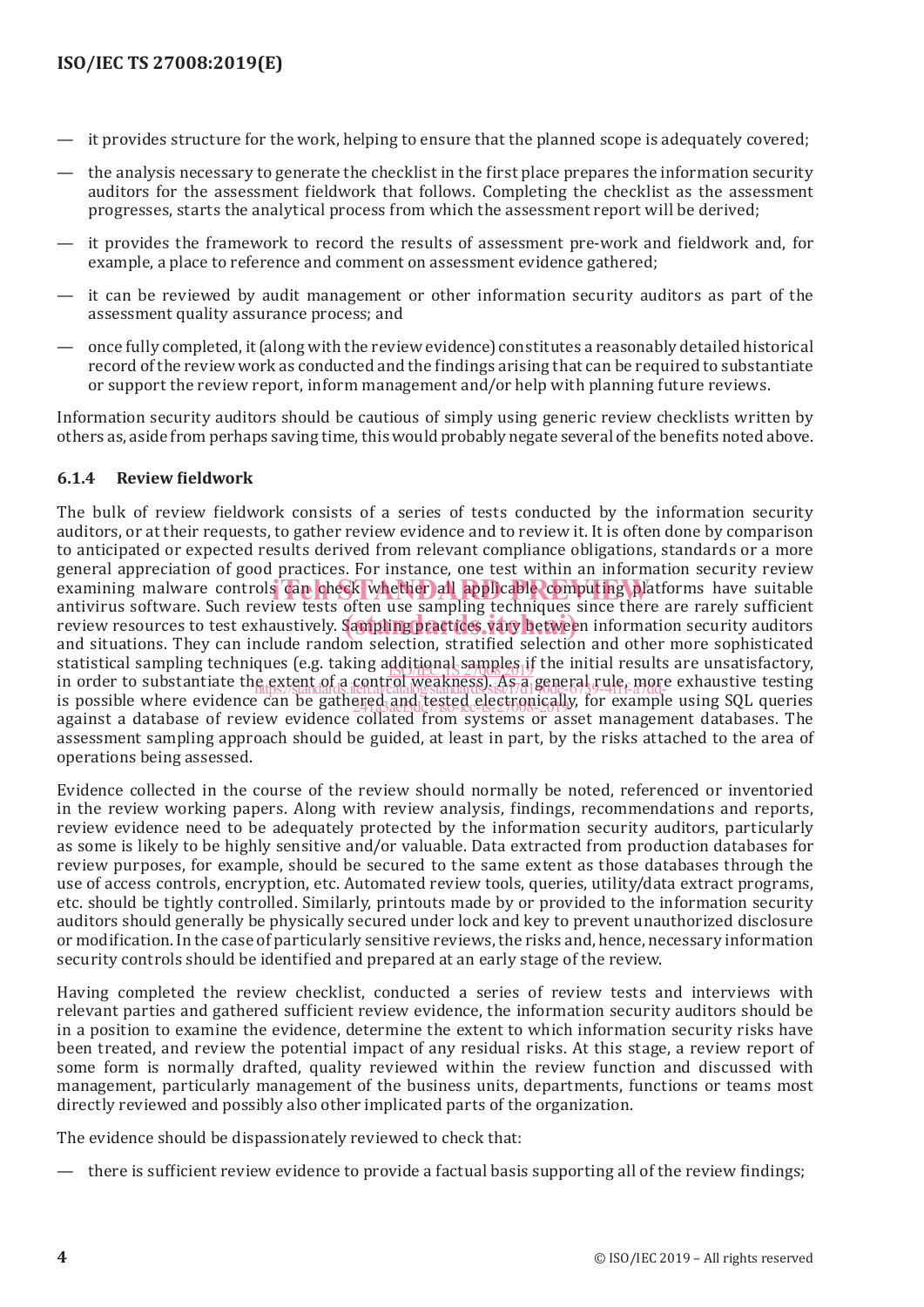- all findings and recommendations are relevant with regards to the review scope and non-essential matters are excluded; and
- the evidence is appropriately recent and valid with regards the system and controls in scope.

If further review work is planned for findings, this should be marked in the report.

#### **6.1.5 The analysis process**

As with review planning, the analysis process is essentially risk-based, although it is better informed by evidence gathered during the review fieldwork. Whereas straightforward compliance reviewing can usually generate a series of relatively simple pass/fail results with largely self-evident recommendations, information security reviews often generate matters requiring management thought and discussion before deciding on what actions (if any) are appropriate. In some cases, management can choose to accept certain risks identified by information security reviews. In others, they can decide not to undertake the review recommendations exactly as stated: this is management's right but they also carry accountability for their decisions. In this sense, information security auditors perform an advisory, non-operational role, but they have significant influence and are backed by sound review practices and factual evidence.

Information security auditors should provide the organization subject to review with reasonable assurance that the information security activities (not all organizations implement a management system) achieve the set goals. A review should provide a statement of difference between the reality and a reference. When the reference is an internal policy, the policy should be clear enough to serve as a reference. The criteria listed in Annex B can be considered to ensure this. Information security auditors reference. The criteria listed in <mark>Annex B</mark> can be considered to ensure this. Information security auditors<br>should then consider internal policies and procedures within the review scope. Missing relevant criteria may still be applied informally within the organization. The absence of criteria identified as critical can may still be applied informally within the organization. The abse<br>be the cause of potential non-conformities. All US.ITCH. All J

### **6.2 Resourcing and competence ISO/IEC TS 27008:2019**

https://standards/sist/f7d140de-6739-4f1f-a7dd-

The review of information security<sup>3</sup>controls requires objective analysis and professional reporting skills. Where associated with technical assessment, additional specialist skills are required, which include detailed technical knowledge of how security policies have been implemented in software, hardware, over communications links and in associated technical processes. Information security auditors should have:

- an appreciation of information systems risks and security architectures, based on an understanding of the conceptual frameworks underpinning information systems;
- knowledge of good information security practices, such as the information security controls promoted by ISO/IEC 27002 and other security standards, including sector-specific security standards where applicable;
- the ability to examine often complex technical information in sufficient depth to identify any significant risks and improvement opportunities;
- pragmatism with an appreciation of the practical constraints of both information security and information technology reviews;
- broad and deep knowledge of security testing tools, operating systems, system administration, communication protocols as well as application security and testing techniques;
- the ability to examine physical security requirements;
- the ability to understand social engineering security requirements.

It is recommended that:

— anyone tasked to conduct an information security control assessment, be familiar with the fundamentals of audit professionalism based on ISO 19011: ethics, independence, objectivity,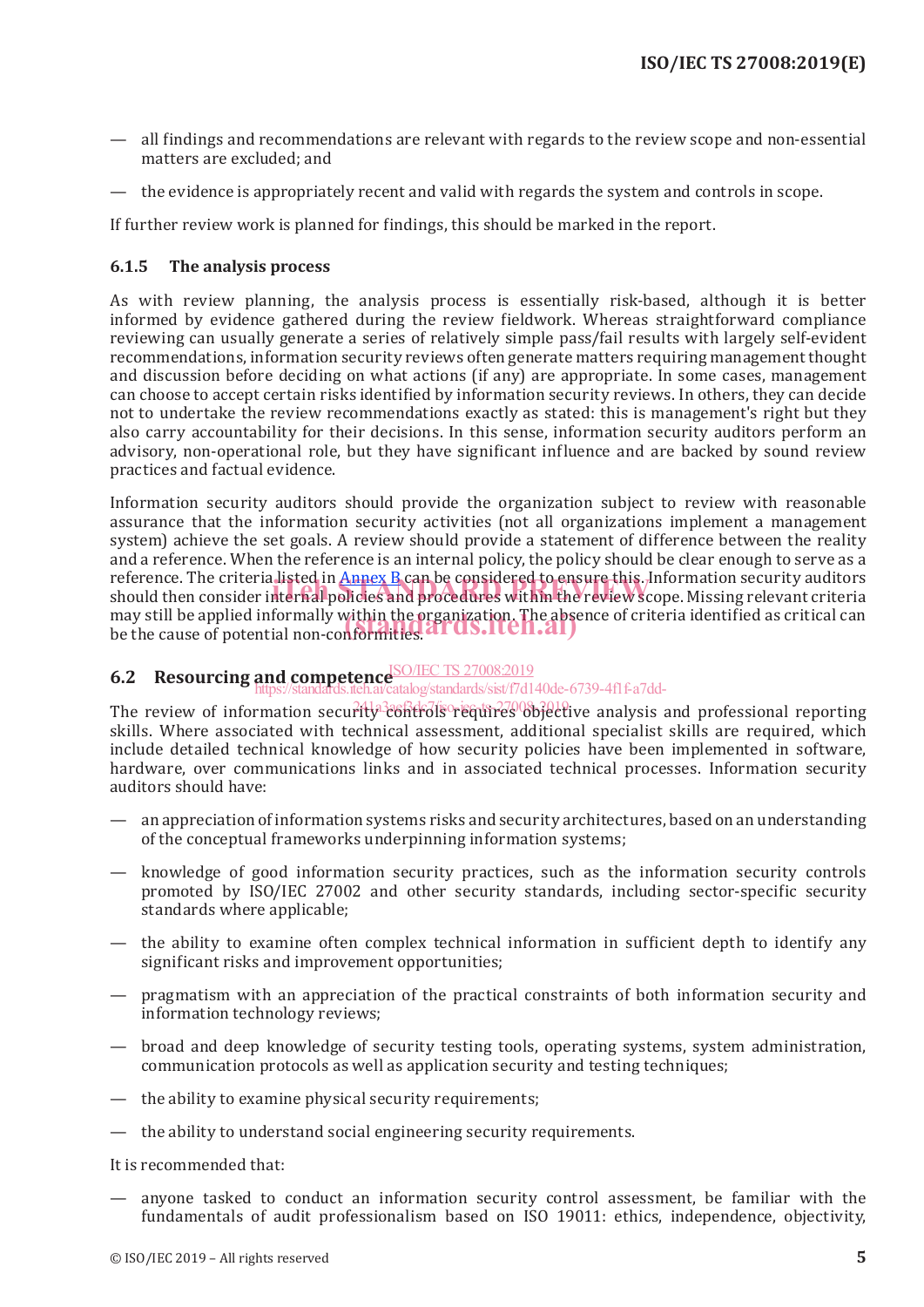confidentiality, responsibility, discretion, source of authority for access to records, functions, property, personnel, information, with consequent duty of care in handling and safeguarding what is obtained, elements of findings and recommendations, and the follow-up process;

— anyone tasked to lead an information security control assessment have enough experience, like at least three years' verified experience, conducting technical information security assessments.

To achieve the review objective, a review team can be created consisting of information security auditors with various relevant specialist competence. Where such skills, or competence, are not immediately available, the risks and benefits in engaging subject matter experts should be considered in the form of in-house or external resources to perform the review within the required scope.

Information security auditors should also verify that the organization and staff responsible for information security:

- are present, sufficiently knowledgeable in information security and their specific missions; and
- have the necessary resources at their disposal, e.g. time.

#### **7 Review methods**

#### **7.1 Overview**

The basic concept of reviewing controls generally includes review procedures, review reporting and review follow-up. The format and content of review procedures include review objectives and review<br>methods methods.

Information security auditors can use four review methods during information security control reviews:

process analysis;

ISO/IEC TS 27008:2019 https://standards.iteh.ai/catalog/standards/sist/f7d140de-6739-4f1f-a7dd-241a3aef3dc7/iso-iec-ts-27008-2019

- examination;
- testing and validation techniques;
- sampling techniques.

Subclauses 7.2 to 7.5 include further considerations for each of the review methods.

Testing and validation can involve automated tools that can be resource-intensive. The potential impact of such tools on operations should be considered when planning their use, for instance scheduling reviews for off-peak times. When a part of the review relies on such a tool, the information security auditor should demonstrate, or provide evidence, that the tool provides reliable results, which establishes the integrity of the tool.

Test and Validate should be mandatory for the following controls if they are marked as "partially operational" or "fully operational".

- B.2.5: ISO/IEC 27002:2013, 9.1 Business requirements of access control
- B.2.5: ISO/IEC 27002:2013, 9.2 User access management
- B.2.5: ISO/IEC 27002:2013, 9.3 User responsibilities
- B.2.5: ISO/IEC 27002:2013, 9.4 System and application access control
- B.2.6: ISO/IEC 27002:2013, 10.1.1 Policy on the use of cryptographic controls
- B.2.8: ISO/IEC 27002:2013, 12.4.2 Protection of log information
- B.2.9: ISO/IEC 27002:2013, 13.1 Network security management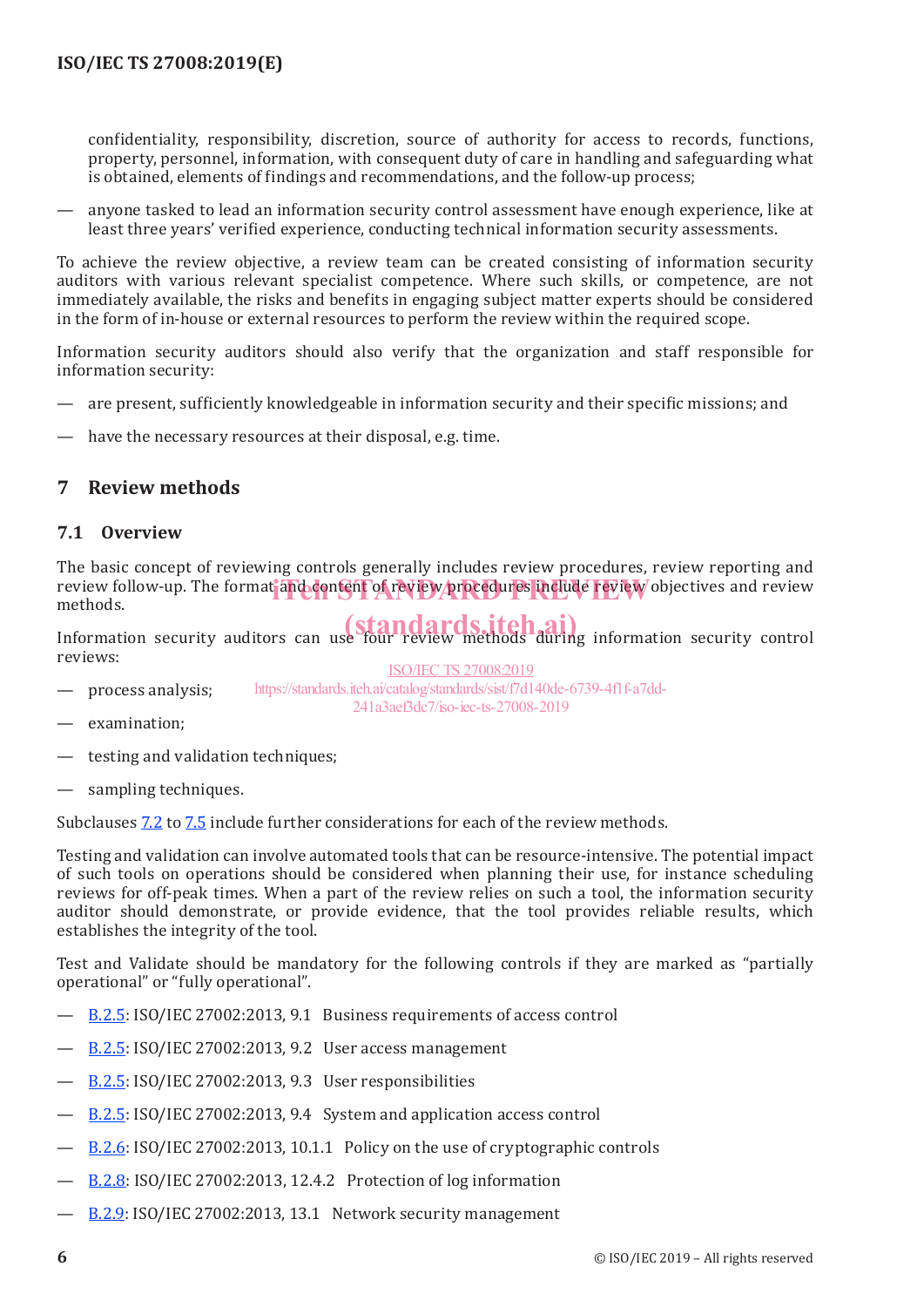- B.2.10: ISO/IEC 27002:2013, 14.1.2 Securing application services on public networks
- B.2.10: ISO/IEC 27002:2013, 14.1.3 Protecting application services transactions

Review methods may be combined as appropriate depending on the nature of the review and the level of assurance required. Depth of investigation defined with this approach can be:

#### LOW-DEPTH ASSESSMENT

— Process analysis

MEDIUM-DEPTH ASSESSMENT

- Process analysis
- Examination OR tests on representative sample

#### IN-DEPTH ASSESSMENT

- Process analysis
- Examination AND tests on extended or exhaustive samples

#### **7.2 Process analysis**

#### **7.2.1 General** iTeh STANDARD PREVIEW

Directly assessing information security controls such as examination and testing is not always possible Directly assessing information security controls such as examination and testing is not always possible<br>or sufficient to be assured of their effectiveness and suftability in operation. It can be more appropriate, or necessary, to deduce the effectiveness and suitability of the controls by analysing the associated processes or activities for evidence co<u>nfirming that they a</u>re:

- https://standards.iteh.ai/catalog/standards/sist/f7d140de-6739-4f1f-a7dd-
- designed to provide the desired control effects in theory;<br>44 apachoaches in theory; 241a3aef3dc7/iso-iec-ts-27008-2019
- correctly implemented;
- operating as designed;
- being administered, monitored and managed correctly; and
- actually providing the intended control effects in practice.

The operational and administrative processes or activities are the context within which controls operate, and normally provide evidence of their operation in the form of records, log entries, etc. In particular, the generation and processing of records such as alerts, alarms, events and incident reports by controls generally indicates that they are functional, but can be insufficient to confirm that they are reliable and fully effective. Analysis of the associated processes and activities (e.g. checking procedures, observing and/or interviewing the people involved) in practice provides additional assurance, along with tests to confirm it, that data, criteria or situations, which are expected to trigger the controls, in fact do so.

ISO 19011:2018, B.2 specifies guidelines on how to conduct document reviews.

ISO 19011:2018, B.7 specifies guidelines on how to conduct interviews.

#### **7.3 Examination techniques**

#### **7.3.1 General**

Examination techniques are a form of review method that facilitates understanding, achieves clarification, or obtains evidence through checks, inspections, reviews, observations, studies, or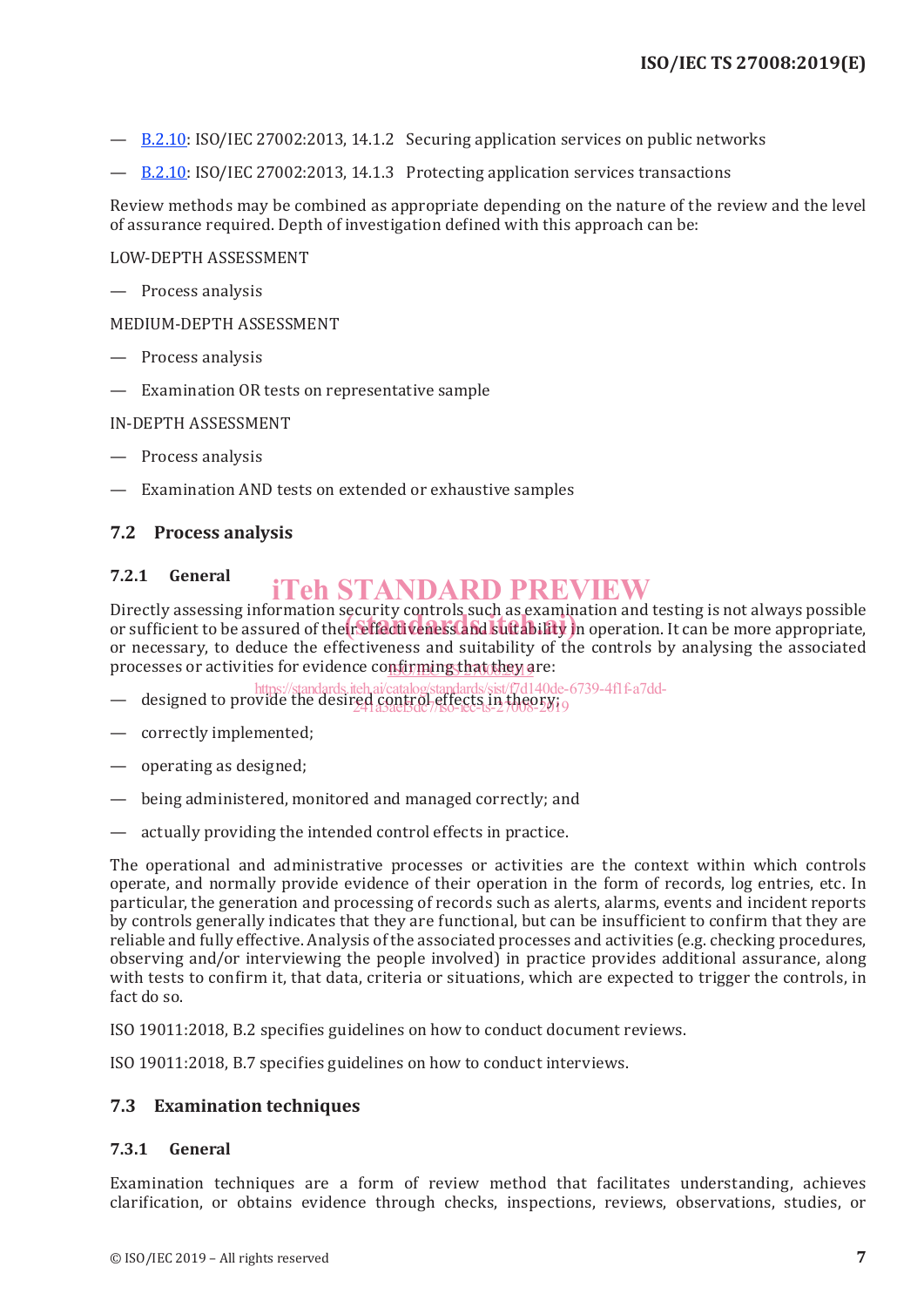analysis of one or more review objects. The purpose of this review is to support the determination of a controls existence, functionality, correctness, completeness, and potential for improvement over time.

Review objects generally include:

- mechanisms (e.g. functionality implemented in hardware, software, firmware, application, database); and
- processes (e.g. system operations, administration, management, exercises).

Typical information security auditor actions can include:

- observing system backup operations and reviewing the results of contingency plan exercises;
- observing incident response process,
- checking, studying, or observing the operation of an information technology mechanism in the information system hardware/software;
- checking, studying and observing the change management and logging activities relating to an information system;
- checking, studying, or observing physical security measures related to the operation of an information system (e.g. observing secure transport and destruction of disposed confidential paper records);
- reviewing, studying, or observing the configuration of an information system.

#### **7.3.2 Procedural controls**

## (standards.iteh.ai)

The observation of all kinds of processes without minimally interacting with them (or while doing so) can allow the auditor to receive immediate evidence on how specific activities are performed. The solid and the section of the section of the section of the section of the section of the section of the section of the s so) can anow the attactor to receive the situation can be used to complete the situation when rare or acquisition of related documented information  $\frac{1}{2}$  and  $\frac{1}{2}$  and  $\frac{1}{2}$  and  $\frac{1}{2}$  and  $\frac{1}{2}$  and  $\frac{$ specific events need to be observed. 241a3aef3dc7/iso-iec-ts-27008-2019

#### **7.3.3 Technical controls**

Interacting with the review object (directly or via a qualified operator) can allow the auditor to extract or directly review its configuration settings, predicting its behaviour without actually having to test it. This is desirable to deal with critical review objects which can be disturbed by testing techniques or with which the auditor does not have the opportunity to interact.

#### **7.4 Testing an validation techniques**

#### **7.4.1 General**

Testing and validation techniques are a form of review method that exercises one or more review objects under specified conditions to compare actual with expected behaviour. The results are used to support the determination of control existence, effectiveness, functionality, correctness, completeness, and potential for improvement over time.

Testing has to be executed with great care by competent experts. Possible effects on the operation of the organization have to be considered and approved by management before commencing the testing, and also considering the options of running tests outside maintenance windows, in low charge conditions or even in well reproduced test environments. Failures or unavailability of systems due to testing can have significant impact on the normal business operations of the organization. This can both lead to financial consequences and impact the reputation of the organization. Therefore, particular care has to be taken for the test planning and its correct contractualization (including consideration of legal aspects).